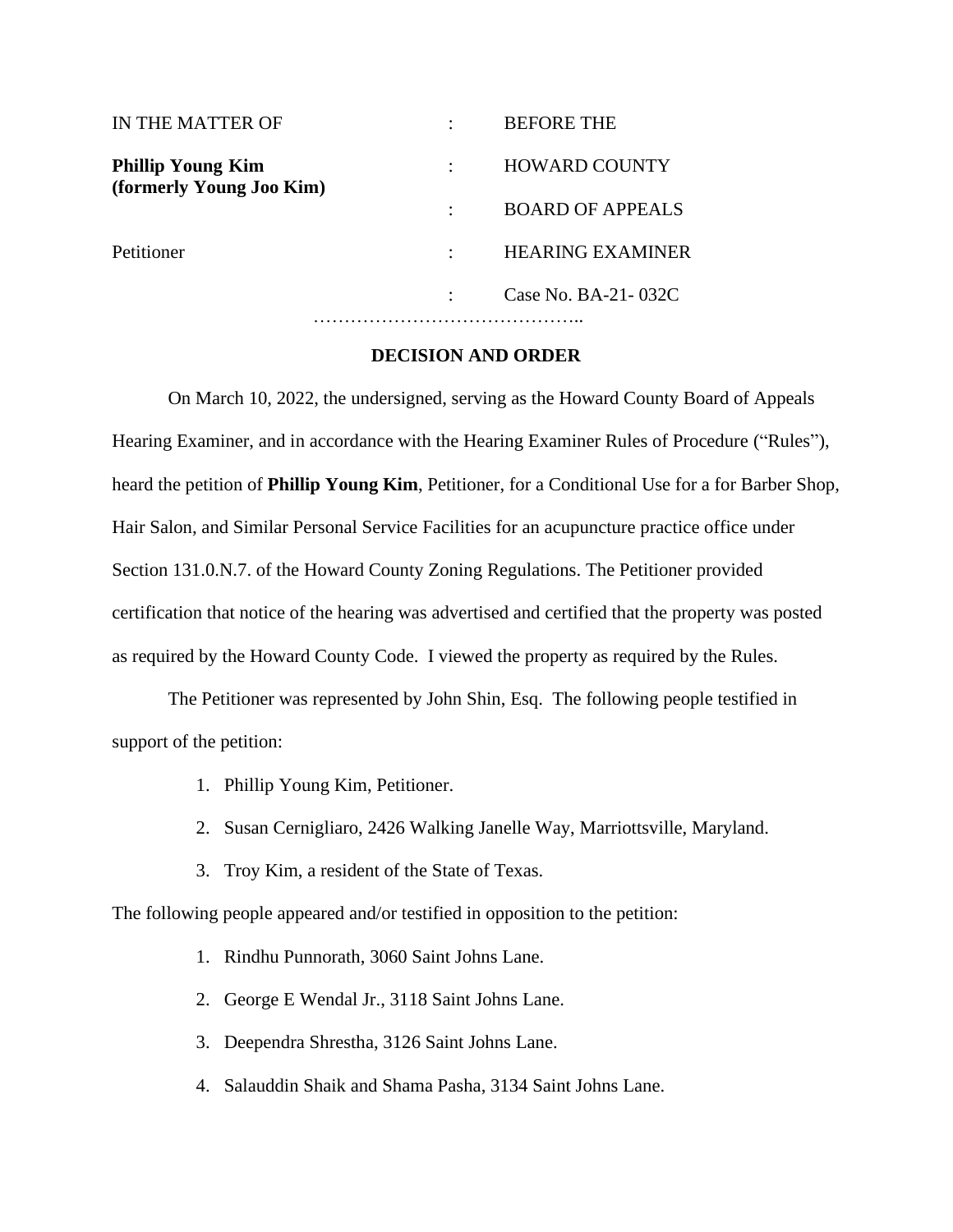- 5. Tanudeepa Choudhury and Rohan Nugur, 3148 Saint Johns Lane.
- 6. Jason Novak, 3172 Saint Johns Lane.
- 7. Patricia Restivo, 3013 Misty Wood Lane.

#### **FINDINGS OF FACT**

Based upon the preponderance of the evidence presented at the hearing and in the record, I find the following facts:

A. **Property**. The subject property, known as 3152 St. John's Lane (the "Property"), comprises exactly one (1) acre and is in the R-20 (Residential – Single) zoning district. The Property is the site of a single-family home at Tax Map 17, Grid 23, Parcel 145. The Property is accessed by, and the acreage includes, a long pipestem driveway with ingress/egress onto St. John's Lane. The Property is relatively flat and descends from an elevation of 420 feet along St. John's Lane to 410 feet in the rear of the Property.

B. **Vicinal properties**. To the north, south and west are R-20 zoned parcels used as residential single-family homes. To the east across St. John's Lane is a large parcel zoned RSI used by a religious facility.

C. **Roads**. Saint John's Lane has two travel lanes and approximately 25 feet of paving. The speed limit is 30 miles per hour. According to State Highway Administration data, no traffic data is available.

D. **Water and Sewer Service**. The Property is within the Planned Service Area for water and sewer.

E. **General Plan**. The Property is designated Established Community on the Designated Place Types Map of the PlanHoward 2030 General Plan. Saint John's Lane is a Minor Collector.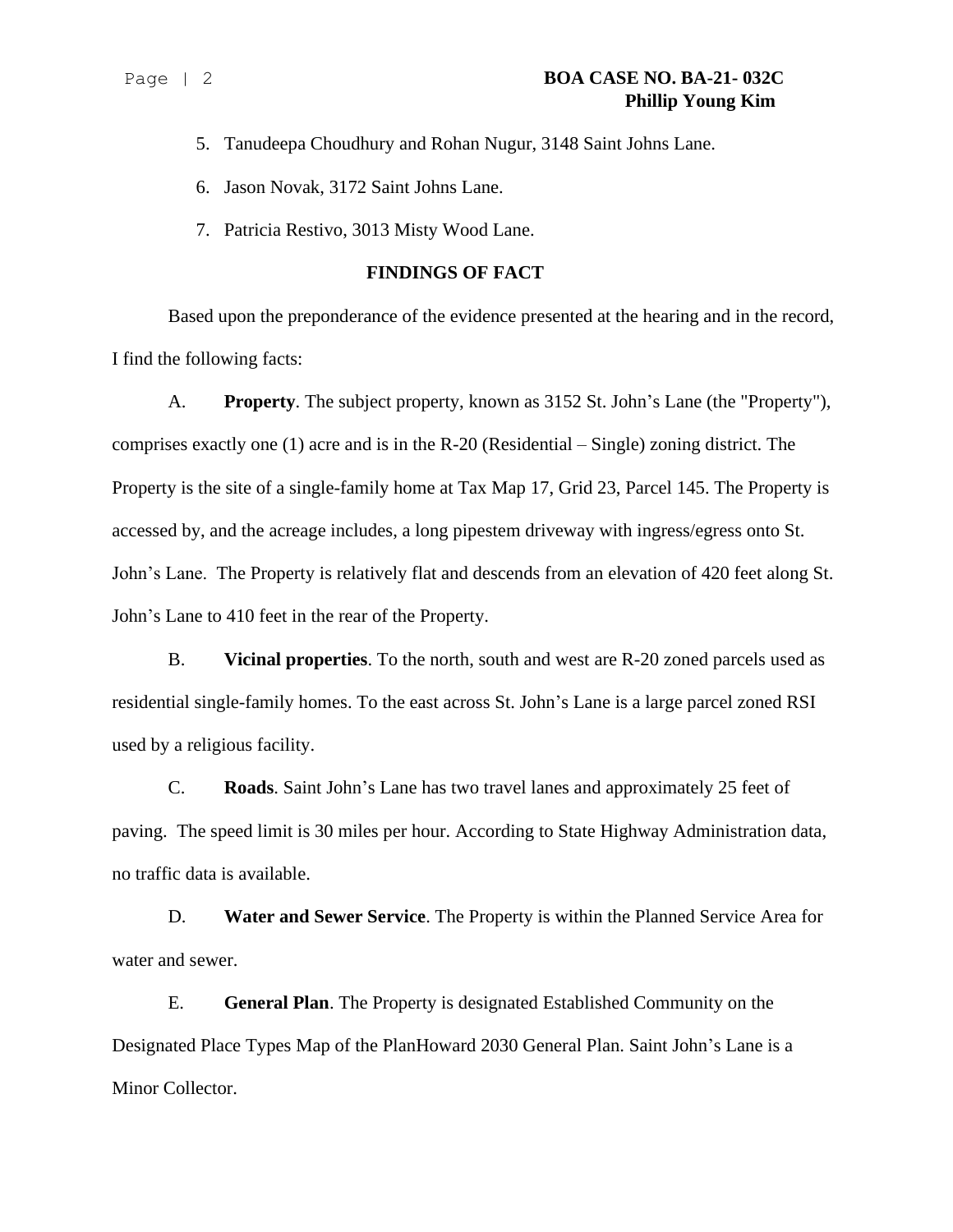#### Page | 3 **BOA CASE NO. BA-21- 032C Phillip Young Kim**

F. **Zoning History**. There is no record of prior zoning authority decisions.

G. **Current Use**. The Property is currently used for a single-family home.

H. **Proposal**. The Petitioner submitted a Revised Conditional Use Petition (with accompanying exhibits) ("Plan") that proposes an acupuncture office in an existing single-family detached dwelling. The proposed acupuncture office would use 400 SF of the existing detached structure. No modification is proposed to the building. Additionally, the Petitioner proposes a parking area for 4 vehicles in the front of the home on the south boundary of the Property. The Plan shows the 4 parking spaces which directly abut the adjoining property to the south with no setback from the south boundary of the Property. The house includes a two-car garage for the occupants of the home. The business is proposed to operate approximately between 8:00 a.m. and 4:00 p.m. Monday-Friday, and 8:00 a.m. to 2:00 p.m. on Saturdays. In addition to Mr. Kim (owner-operator), one part-time employee is proposed. There would be up to two clients at a time on the Property. Clients are seen by appointment only. There would be about five (5) clients per day.

I. **Technical Staff Report**. The record includes a February 24, 2022, Technical Staff Report prepared by the Howard County Department of Planning and Zoning ("TSR"). Certain factual findings in the TSR will be adopted in this Decision and Order.

- J. **Exhibits.** In addition to the documents submitted as part of the record, the following were entered as exhibits at the hearing:
	- Opp. Ex.  $1 Google$  map showing shared border.
	- Opp. Ex. 2 Map showing address of Choudhury and Nugur at 3148 Saint Johns Lane.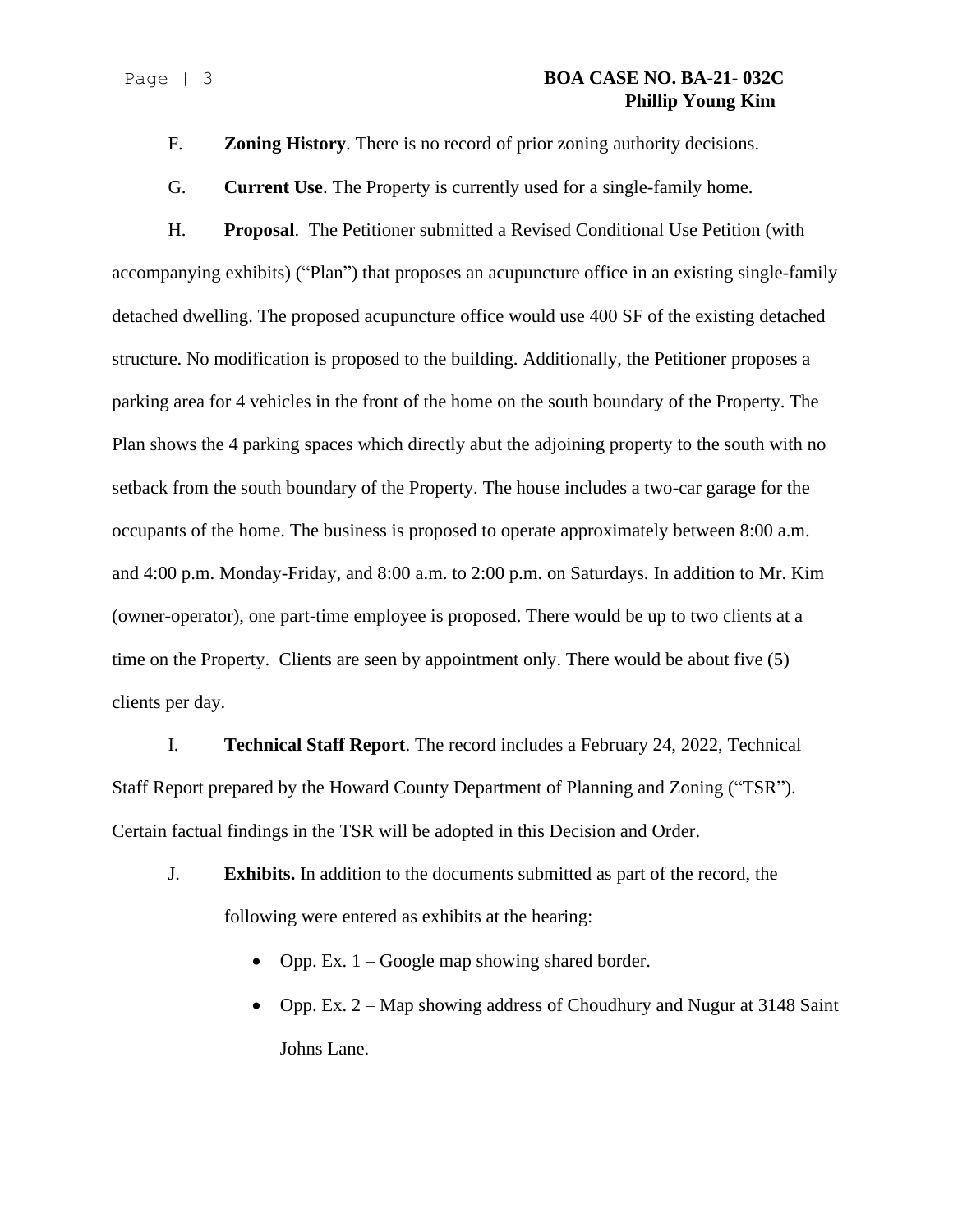#### K. **Relevant Testimony<sup>1</sup>** .

**1. Phillip Young Kim.** Dr. Kim is the Petitioner and the owner of the Property. Dr.

Kim is a doctor of acupuncture and oriental medicine and the owner of Choice One Oriental Medical Care. He seeks conditional use approval for an acupuncture office within his residential dwelling. Dr. Kim has many years of experience and education as a doctor and seeks to practice acupuncture to help people who cannot be helped by

Western medicine. He testified as follows:

"I am proposing the use of 400 square feet, the living room within the existing residential dwelling for an acupuncture office. Patients will be treated by appointment only from 8 a.m. to 4 p.m. Monday to Friday and 8 a.m. to 2 p.m. on Saturdays. Appointment only policy is very important because it will eliminate the possibility of overcrowded parking outside of my house. The office will be closed on Sundays. The maximum number of staff and the clients in the office at one time will be four."

Dr. Kim testified that he would pave the driveway area in front of his house, as it is currently unpaved. He stated that there is a parking area for 4 cars and that the garage of the home will allow for an additional 2 cars to park.

Dr. Kim testified that he is "open" to adding landscaping to buffer the parking area from the adjacent residences. He stated that he does not plan to have a sign advertising the business on the Property, and that the only indication of the location from Saint Johns Lane will be the street address sign. Dr. Kim testified that the length of an appointment is about one hour and that he will have no more than two (2)

<sup>1</sup> Dr. Kim, Susan Cernigliaro and Troy Kim testified about Dr. Kim's passion for helping people and his desire to help those with health issues at a lower cost than many other practitioners. While I personally commend Dr. Kim for his passion and service, I cannot base my decision on whether the Petitioner is doing positive work for his clients. I am bound by and limited to consideration of the factors set forth in the Howard County Zoning Regulations and the laws and cases relating to the same.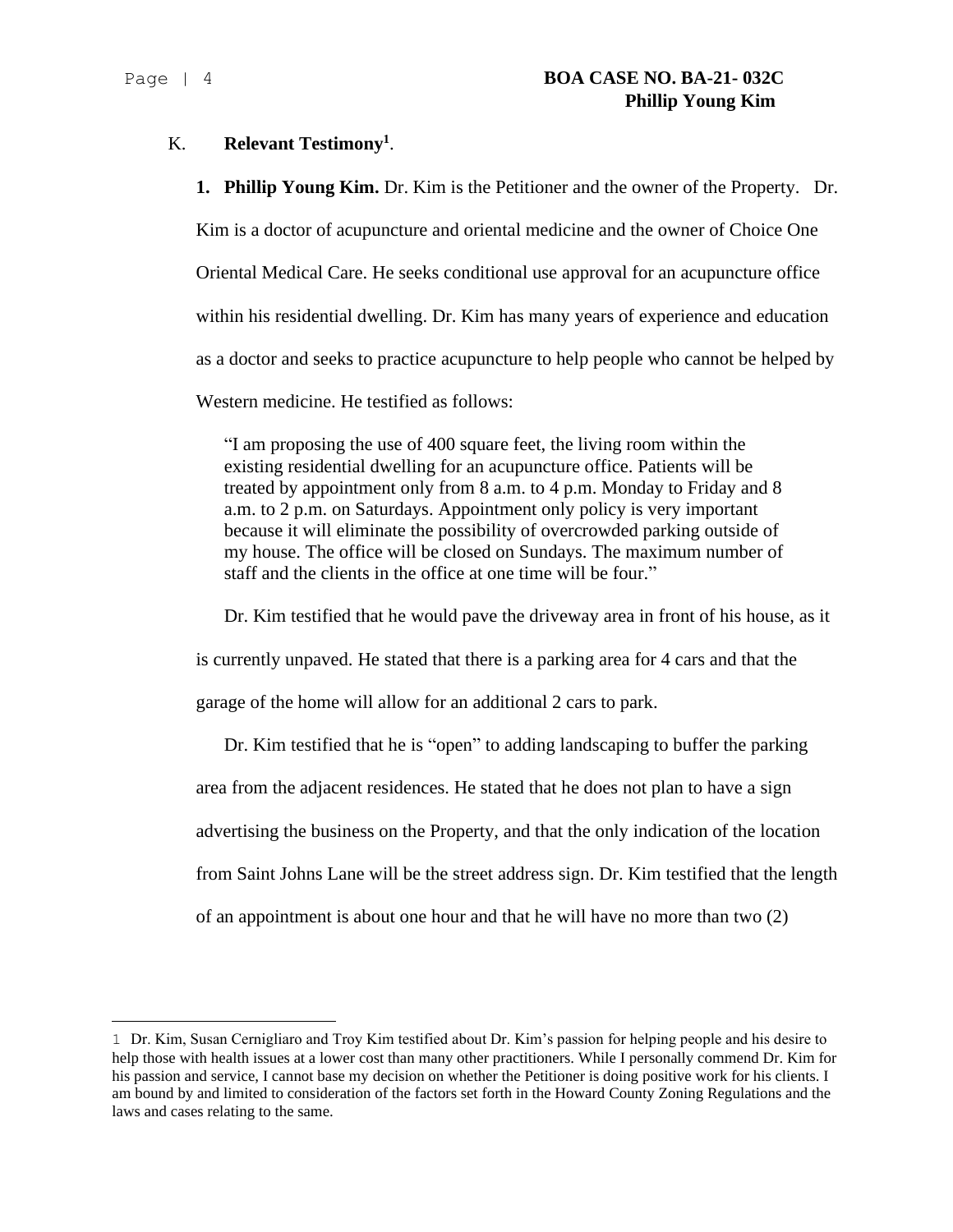patients at the Property at one time. He expects to have no more than 5 patients per day.

#### **2. Susan Cernigliaro, 2426 Walking Janelle Way, Marriottsville, Maryland.** Ms.

Cernigliaro is a patient of Dr. Kim's and has been for over a year. She testified that

she has been to the Property and that she believes it is a better location for his practice

than his previous office space. She testified in detail about how Dr. Kim cares for his

patients and provides his services at affordable fees. Regarding the Petition, she

stated:

"the most [cars] I've ever had at Dr. Kim's property is either my car or one other car. It's usually someone leaving shortly after I arrived, and I have never had anyone in his office more than me and one other person at any given time. When I've gone to see him in the timeframe that I have been visiting him, the neighbors, the neighbors coming and going are going to be more traffic than even if Dr. Kim were full up, which he's not. His neighbors will have more traffic coming and going than he will with his patients. So this issue about traffic and how much it's going to bring to his home based on his structure and what he's trying to do to help people and the numbers and he keeps it low. This is just not an issue.

So somebody made the point about his being on St Johns Lane and his home sitting back. It's actually a blessing that his home sits further back. It makes it easier to get into and exit egress and into the property and out of the property. The road is very busy.

People bought on this road and it's a main thoroughfare street to begin with. I don't think his having this small business in his home is going to do anything to change the trajectory of how that road works or how people come in, in and out of the home. It's less than a neighbor would be.

#### **3. Troy Kim, a resident of the State of Texas.** Mr. Kim is the Petitioner's son. Mr.

Kim testified that his father wants to serve the community in a positive way. He

stated that his father "had a whole different career before this." He graduated with a

chemical engineering degree and "he's worked using that throughout his whole life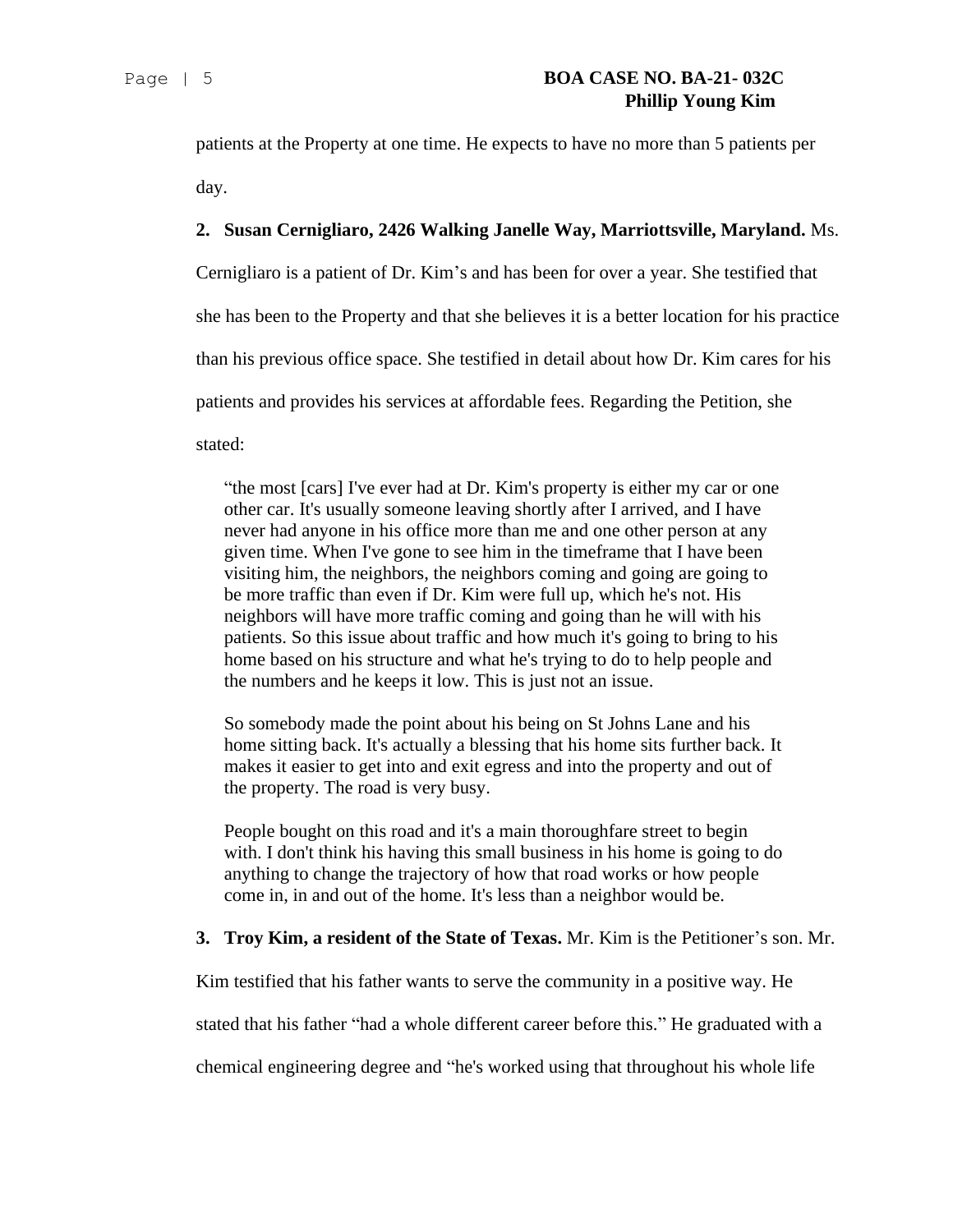until he decided to become an acupuncturist. And the only reason was that he wanted to help others."

**4. Tanudeepa Choudhury, 3148 Saint Johns Ln.** Ms. Choudhury and Rohan Nugur are next door neighbors to the Property where they have lived for the last 8 years. Ms. Choudhury referred to Opp. Exs. 1 and 2 to show their home in reference to the Property. Ms. Choudhury testified in detail that she believes the conditional use if approved will negatively affect their use and enjoyment of their property, their sense of privacy, and their security and safety (as well as the security and safety of their children who play in their backyards in full view of the parking area and the area which would be used for clients to enter and exit their cars and the personal service facility):

So two sides of our house has a shared border. [referring to the maps] All the dotted lines are shared with Mr. Kim's property. And as you can see, there's a whole lot of like it's his property is situated in between like five houses on all sides and it's very set all the way in. It abuts the whole depth of our property and we share two sides. So our major first concern is safety because strangers, people, nice people, I'm sure, but still strangers would be driving along our yard and all the way to the end of our backyard all day. And we find it a huge security risk as our little children and pets are playing outside all the time. It overall destroys our sense of security and comfort in our own backyard. *Secondly, it violates our privacy. [The Property], as you can see, is a flag lot. It is nestled behind our home and surrounded by five other houses. This entire yard of their entire front yard faces our backyard along with the side yard where there is a complete overlap*. Basically that means everyone that is coming into the clinic can see the entirety of our backyard and into the family room as well. . .

Also, this business is going to run six days a week. Also on Saturdays we have family activities, family gatherings, religious observances. On Fridays and Saturdays we will feel really like it is a violation of our privacy and we do not appreciate that on Saturdays as well. The next major reason would be increase in traffic. St John's Lane has evolved into a major traffic artery over the years. Those of us who live here have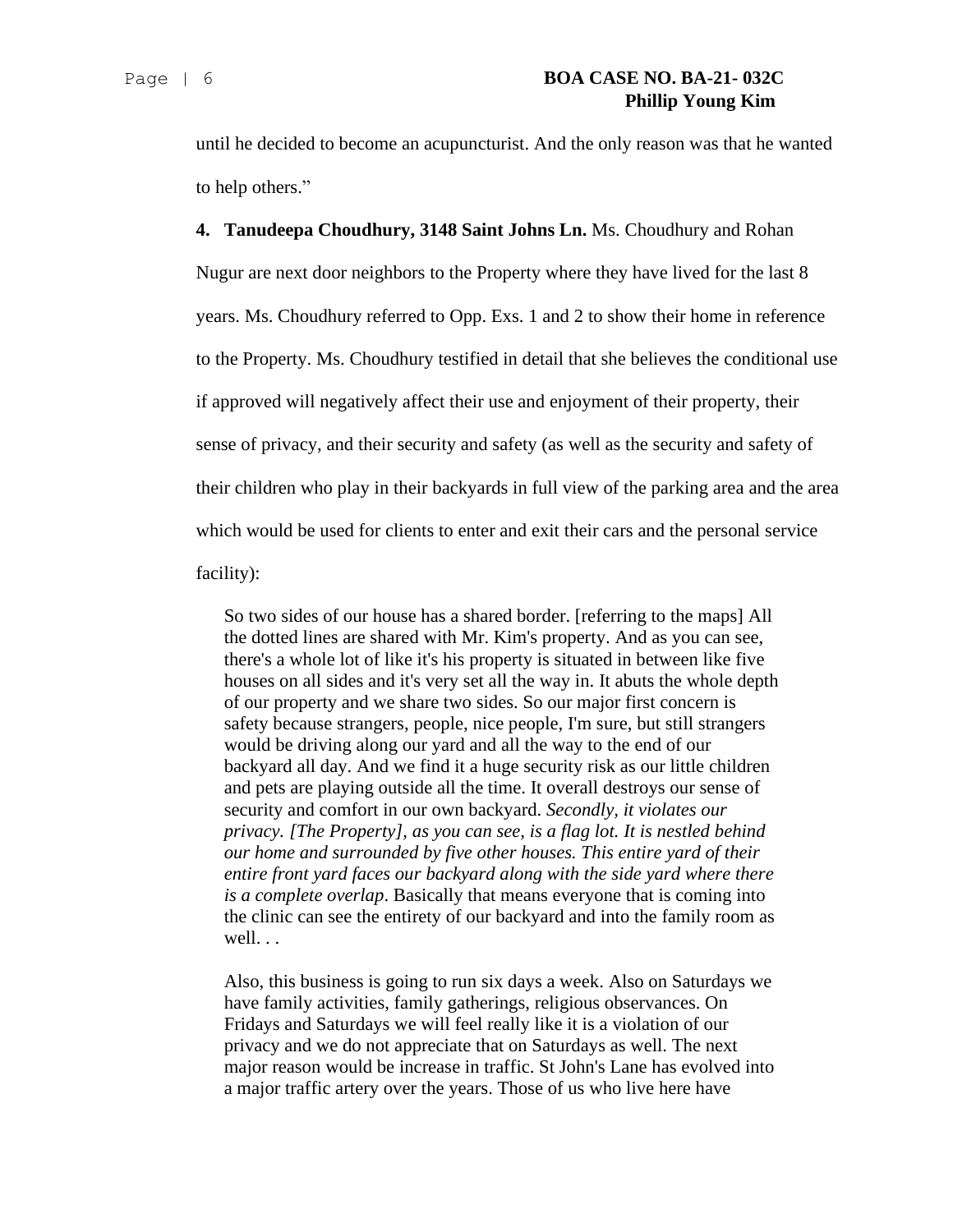learned to be extremely cautious. Entering and exiting our driveways. Visitors to the business will be unprepared for the speed and volume of oncoming cars. . .

People have driven into our driveway mistaking it for 3152's driveway and also into the 3140 driveway. We spoke to the neighbor who lives there also and he says he also saw this all the time. The house numbers are kind of out of order around these few houses. That's how it's been and we are kind of used to it. But new clients will definitely have trouble spotting the correct driveway in high speed traffic. . .

Above all, *we feel that it alters the character of this neighborhood*. It's not desirable to have businesses in a residential area. Already, this neighborhood has been turned into a semi commercial with the steady creep of businesses, up from 40. Over the past few years. There has been this a lot of businesses being set up here. . .

. . . *[t]he buffering of the parking areas with trees will be very difficult. It's like 150 foot long parking like a driveway.* No matter how many trees you put in there, it'll be difficult because our front yard is also not fenced along. We have a very thin wire fence running a little bit in the backyard, but nothing else is fenced off because we already always had a residential neighbor. We never had the necessary necessity to do any kind of fencing or big trees or anything.

(Emphasis supplied.)

Upon questioning by Mr. Shin as to whether Ms. Choudhury was aware that Mr.

Kim is willing to add landscaping, Ms. Choudhury explained:

This is not an area which receives a lot of sun. We have thought of putting in trees, but they wouldn't grow here because there is too many. You know, it's not a sunny spot where trees will grow. But I don't think that will do anything for our privacy concerns either.

She emphasized that in order to address the privacy and security concerns, trees

would need to be planted along the entire length of the boundaries between the

homes.

**5. Rohan Nugur, 3148 Saint Johns Ln.** Mr. Nugur testified that "St John's Lane

has become very busy with lots of businesses. So and the church adds a lot of traffic.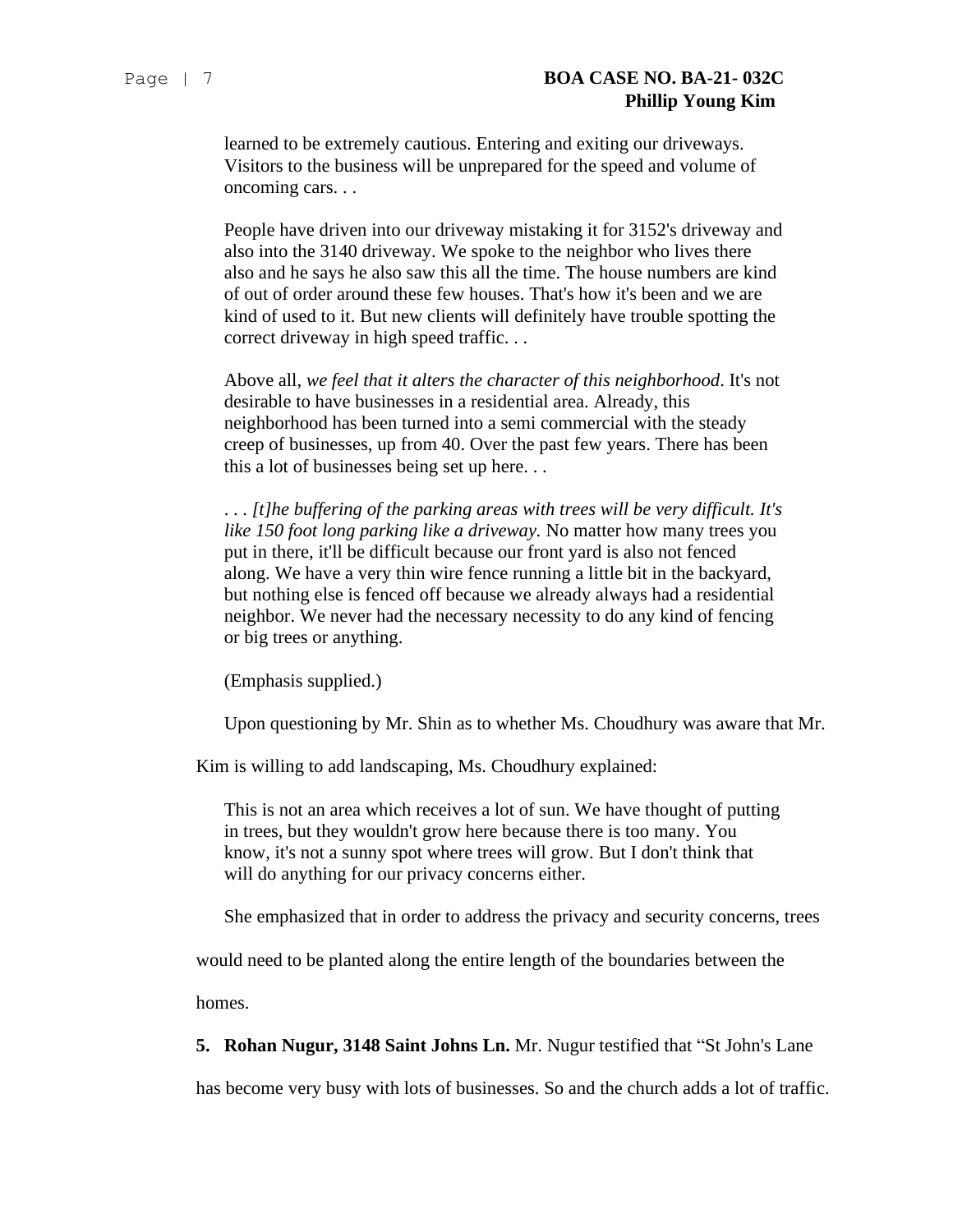#### Page | 8 **BOA CASE NO. BA-21- 032C Phillip Young Kim**

It if anything, the church and the other businesses are the reason why they should not be more businesses on this street*." He stated that he believes the petition if granted "violates privacy and creates hazards for children and people in the backyard of either other houses, including ours."* He stated that the 3152 parking area is not "buffered or screened from our home" and that the ingress and egress to the Property is below the road level, hence it is not clearly visible and often mistaken for other driveways and also because the addresses are out of order." (Emphasis supplied.)

**6. Shama Pasha, 3134 Saint Johns Ln.** Ms. Pasha reiterated the concerns stated by the owners of 3148 St. John's Lane. She stated, *"Our yard has a very clear view from the parking lot and front yard of 3152 St Johns Lane property."* She stated that "there is always a mistake made and people drive into our driveway. That is more possible now with the location being just next to us. And this really puts our children in a very unsafe situation. . . that is actually causing more security and safety concerns for us as *our yards are not screened or buffered in any way from his from his property."*

(Emphasis supplied.)

**7. Jason Novak, 3172 Saint Johns Ln.** Mr. Novak agreed with the other witnesses and also stated that he believes there are far too many residential parcels being used for businesses in the area.

**8. Patricia Restivo, 3013 Misty Wood Lane.** Ms. Restivo is a long-time resident of the area and testified that "there are half a dozen home based businesses within less than a half a mile of St John's Lane" which "adds a negative cumulative effect to our neighborhood signage, increased traffic . . . " She testified that she does not believe the use is in harmony or compatible with the neighborhood.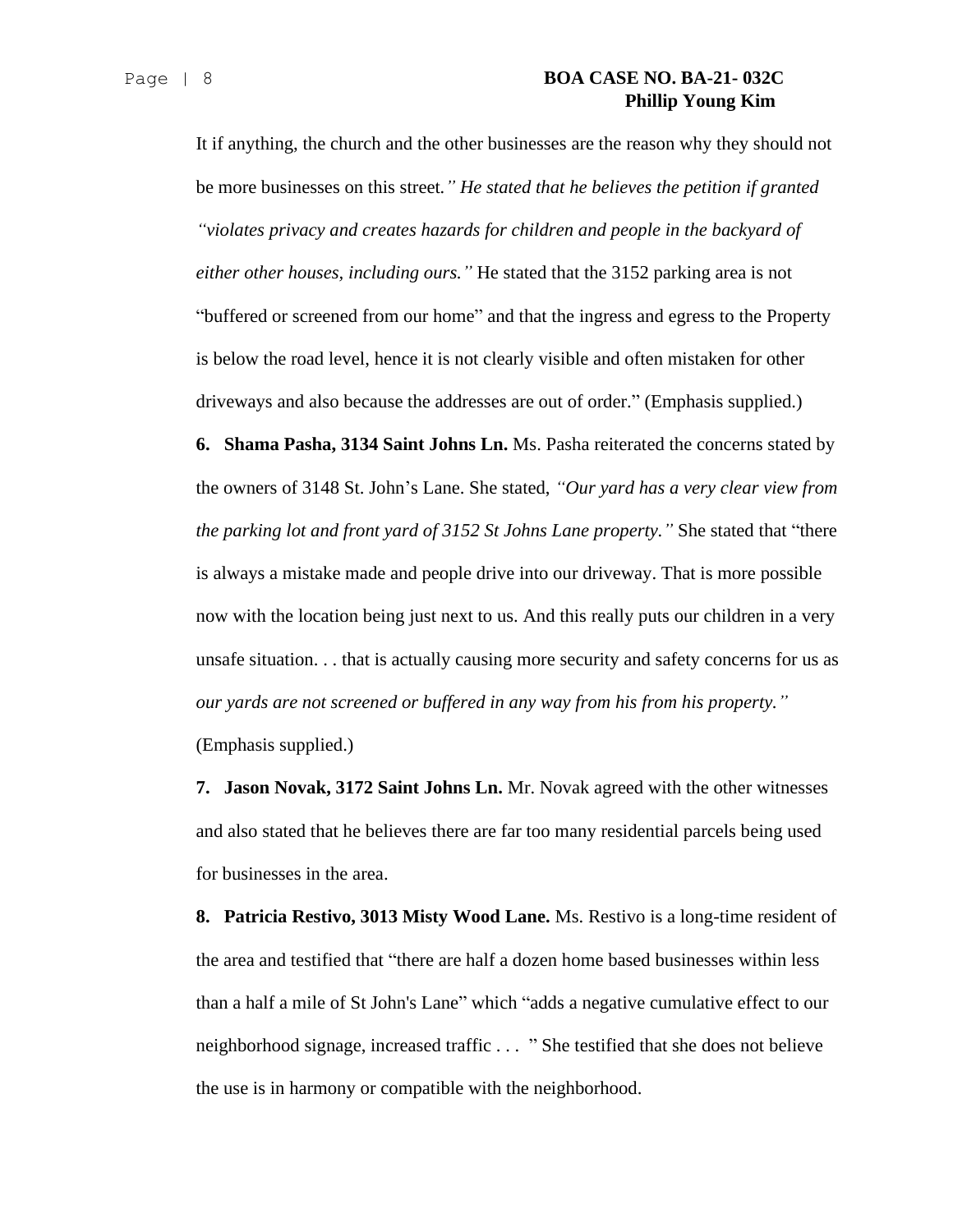### **CONCLUSIONS OF LAW**

Based upon the foregoing Findings of Fact, I conclude as follows:

## **A. General Criteria for Conditional Uses (Section 131.0.B of the Howard County Zoning Regulations).**

**1. The proposed Conditional Use plan will be in harmony with the land uses and policies in the Howard County General Plan which can be related to the proposed use.**

While Howard County General Plan policies are not directly related to Conditional Use

requests for Personal Services Facilities, the General Plan allows for business uses within

residential areas but encourages compatibility with the surrounding residential area.

In this case, the immediately adjacent residential uses are not, and cannot be, screened from the driveway or parking area of the requested business use. So, while in many instances, a business use can co-exist with residential uses, compatibility and harmony are compromised when the business parking and driveway uses cannot be screened from the residential uses.

*While generally properly sited Personal Service Facilities within dwellings where the operator resides are considered compatible with residential areas, I find that the use in this location is not compatible with the immediately adjacent residential uses and thus the proposed use is not in harmony with the Howard County General Plan and PlanHoward 2030.*

**2. The nature and intensity of the use, the size of the site in relation to the use, and the location of the site with respect to streets giving access to the site are such that the overall intensity and scale of the use(s) are appropriate for the site.**

A 400 square-foot personal service facility is a low-intensity commercial use. The 1-acre parcel allows an owner operator and one additional employee which does not significantly increase the intensity of the use. The Petitioner states that there will only be two customers at a time at the Property, and that customers will be seen by appointment only.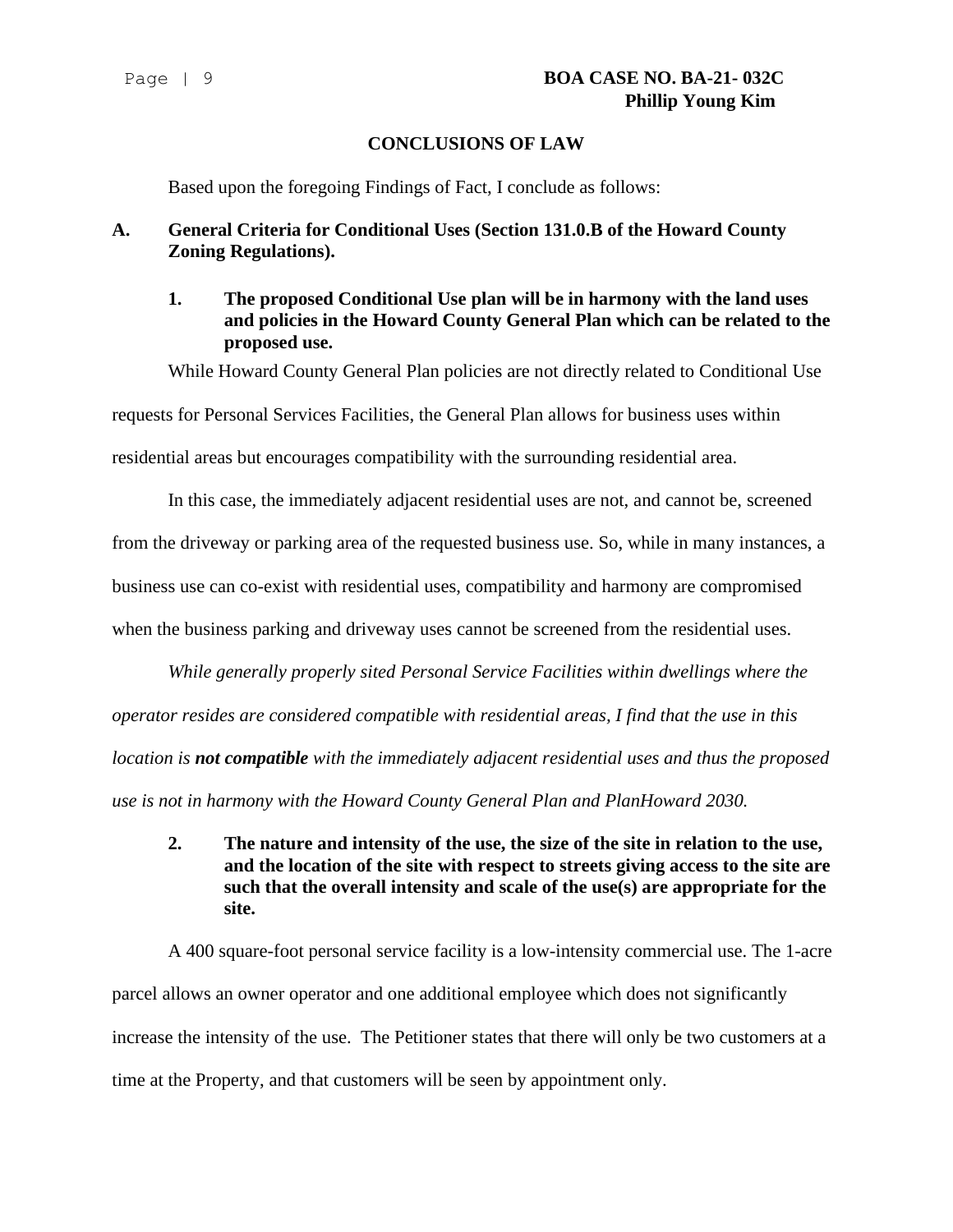#### Page | 10 **BOA CASE NO. BA-21- 032C Phillip Young Kim**

The Functional Road Classification Map of Plan Howard 2030 designates Saint John's lane as a Minor Collector, which is an appropriate classification for the type and number of vehicles associated with the proposed use. Since there will only be two customers at a time, the effect of the use on traffic along Saint Johns Lane is negligible.

However, and as stated by several residents who live to the north and east of the Property, cars driven by people unfamiliar with the addresses in the immediate area will frequently mistakenly drive into the common driveway for 3126, 3134 and 3148 and then have to turn around and exit back onto Saint Johns Lane. If there are up to 5 cars per day, 6 days per week, visiting the proposed business, the number of people who make that mistake will be materially higher than if the people coming to the Property were primarily residents of the Property. And, while it is true that repeat customers would not likely repeat their mistake if they did drive into the wrong driveway the first time, there will still be a materially higher number of people overall who mistakenly turn into the 3126, 3134 and 3148 common drive. I believe this will contribute to the incompatibility of the proposed use with the surrounding residential uses and will heighten the safety and security concerns of the adjacent residents, resulting in a decrease in their ability to beneficially use and enjoy their properties for residential uses. I believe this effect will be more adverse at this location than at other locations in the zoning district due to the odd configuration of the lots and addresses of the properties in the immediate vicinity. So, while in other locations, the use may be deemed to be no more intense than many homes with several drivers living at the home, in this case there will be up to 35 cars per week visiting the Property which are driven by 35 different people who do not live at the Property.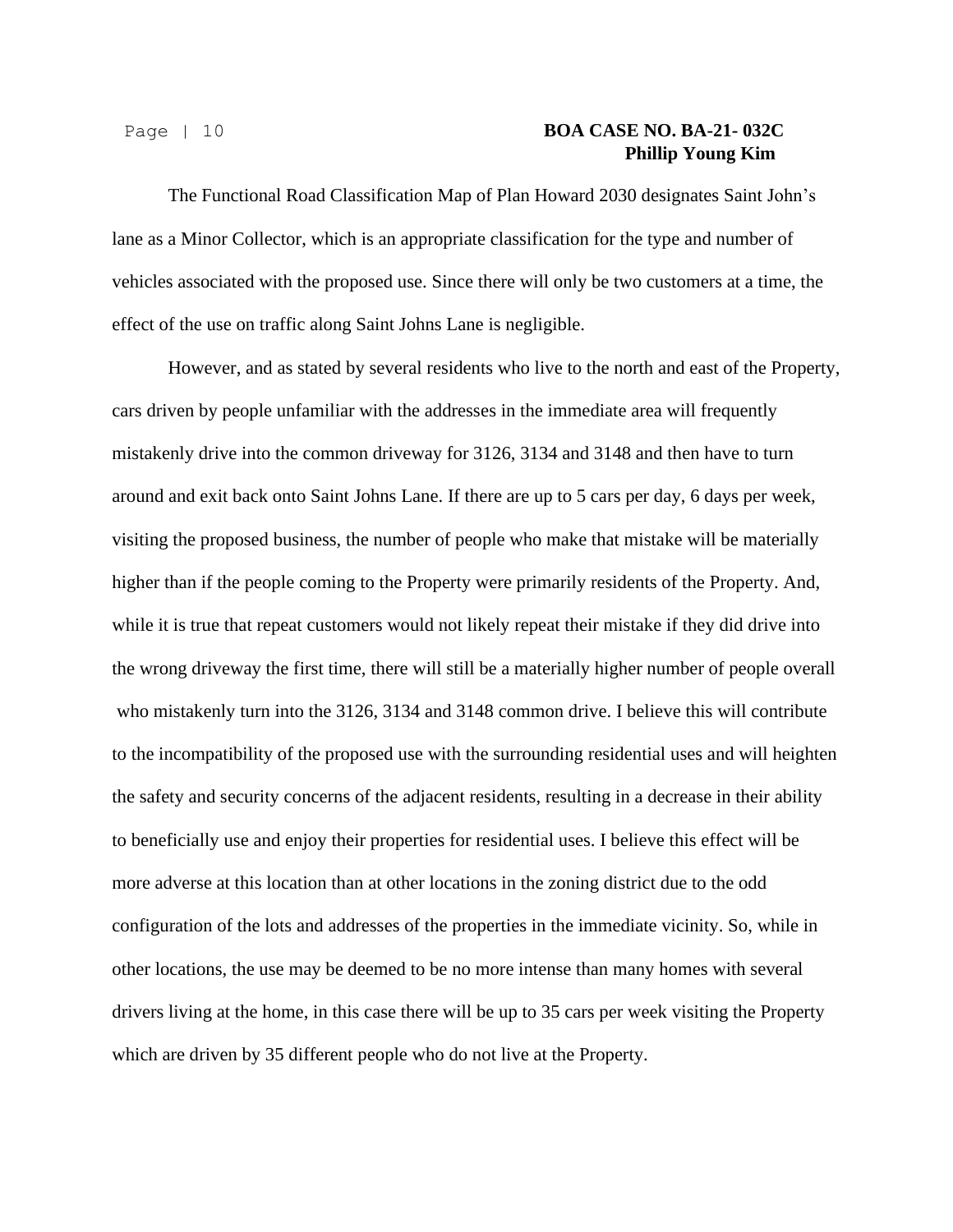#### Page | 11 **BOA CASE NO. BA-21- 032C Phillip Young Kim**

*Therefore, the nature and intensity of the use, the size of the site in relation to the use, and the location of the site with respect to streets giving access to the site are such that the overall intensity and scale of the use is not appropriate for the site.*

**3. The impact of adverse effects such as, but not limited to, noise, dust, fumes, odors, intensity of lighting, vibrations, hazards or other physical conditions will not be greater at the proposed site than it would generally be elsewhere in the same zoning district or other similar zoning district.**

The proposed use is a personal services facility operated by one or two people and according to the Petition the applicant would be scheduling one customer at a time (but customers may overlap when coming and going for appointments). There is no evidence of atypical adverse effects such as noise, dust, fumes, odors, vibrations, increased lighting, hazards or other physical conditions that would be greater at the subject site than generally elsewhere.

*Therefore, the impact of physical adverse effects will not be greater at the proposed site than it would generally be elsewhere in the R-20 zoning district.*

**4. The location, nature and height of structures, walls or fences, and the nature and extent of the existing and/or proposed landscaping on the site are such that the use will not hinder or discourage the development and/or use of adjacent land and structures more at the subject site than it would generally elsewhere in the same zoning district or other similar zoning districts.**

The existing building complies with all setbacks/height requirements in the R-20 District and no additional structure is being proposed. The proposed use will be inside the building on the Property. However, neither the long driveway nor the proposed parking area can be adequately buffered or screened from any of the adjacent residential properties, and the parking areas as well as the comings and goings of both vehicles into the Property and clients into the structure will be in full view of all of the adjacent residential properties. Likewise, the adjacent residential properties (including children's play areas) are in full view of the driveway and parking areas of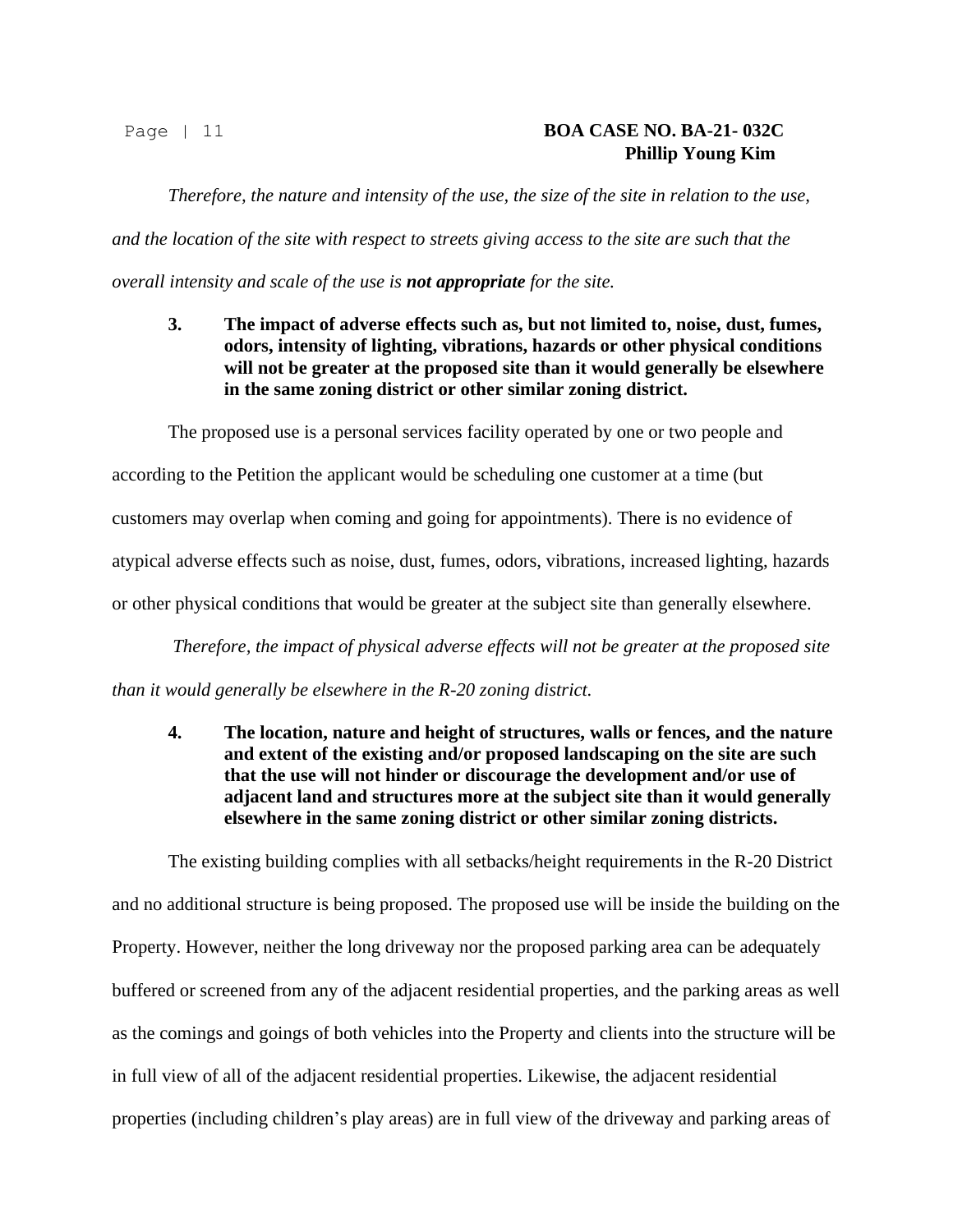## Page | 12 **BOA CASE NO. BA-21- 032C Phillip Young Kim**

the Property. Neighbors testified that this would create a lack of privacy and security when they are using their backyards and even when inside their homes leading to a reduction in those families' beneficial use and enjoyment of their properties. While buffering and screening of such uses can be a condition placed upon a conditional use such as this, I find that the driveway and parking areas cannot be adequately screened from the residential uses given the physical layout of the Property vis-à-vis the adjoining residential lots.

Specifically:

- a. The Property is situated in the middle of a grouping of residential lots and directly adjoins 6 residential lots. This is highly unusual, even for pipestem lots in infill areas.
- b. The Plan shows 4 proposed parking spaces which directly abut the adjoining property (3140 Saint Johns Lane) with no setback from the south boundary of the Property and 3140 Saint Johns Lane. Because there is no setback, the proposed parking area cannot be screened or buffered from 3140 Saint Johns Lane except with a fence on the property line which would need to span virtually the entire length of the 3152 driveway.
- c. The proposed parking area is in full view of the backyard of 3126 Saint Johns Lane; the front yard, home and backyard of 3134 Saint Johns Lane; and the home and backyard of 3148 Saint Johns Lane. The only way to adequately screen those residential homes and yards from the proposed business parking area would be to plant dense foliage or install privacy fencing along the north side of the entire length of the Property's driveway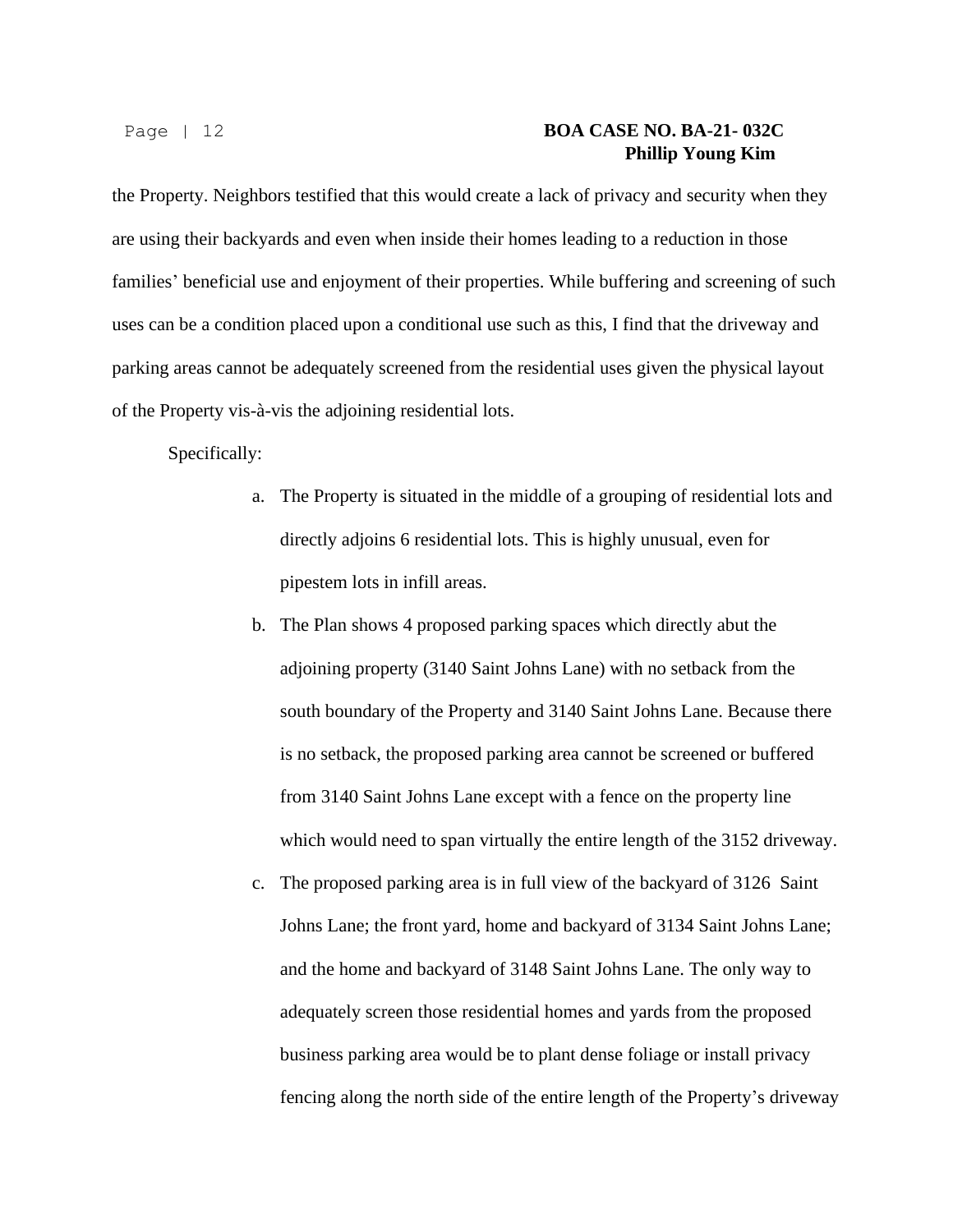## Page | 13 **BOA CASE NO. BA-21- 032C Phillip Young Kim**

that abuts 3148 Saint Johns Lane; the entire front boundary of the Property and 3148 Saint Johns Lane; and a portion of the boundary between the Property and 3134 Saint Johns Lane.

- d. I find that the above screening, while not physically impossible, would itself hinder or discourage the development and/or use of adjacent land and structures more so at this location than elsewhere in the same zoning district or other similar zoning district, due to the unusual layout of the Property and the adjoining lots. Installing such screening would disrupt the harmony and compatibility of the residential area by creating a fortress-like condition visible from all of the adjoining and adjacent homes and from Saint Johns Lane.
- e. Regardless of the ability to screen the parking area from the adjoining residential uses, the proposed parking area *is not proposed to be and cannot be screened from Saint Johns Lane.*
- f. The driveway is located on a pipestem that is 269.14 feet in length from Saint Johns Lane. The total area of the pipestem is approximately 13,000 SF which is almost one third of the total area of the Property. This is relevant because of the lot size limitations for this type of use in the R-20 zoning district. Section 131.0.N.7.b states, "[o]n lots less than one acre in size, the use shall be limited to one resident operator, with no other employees." So, while the Property at issue meets the letter of the regulation because it is exactly one acre and thus would qualify the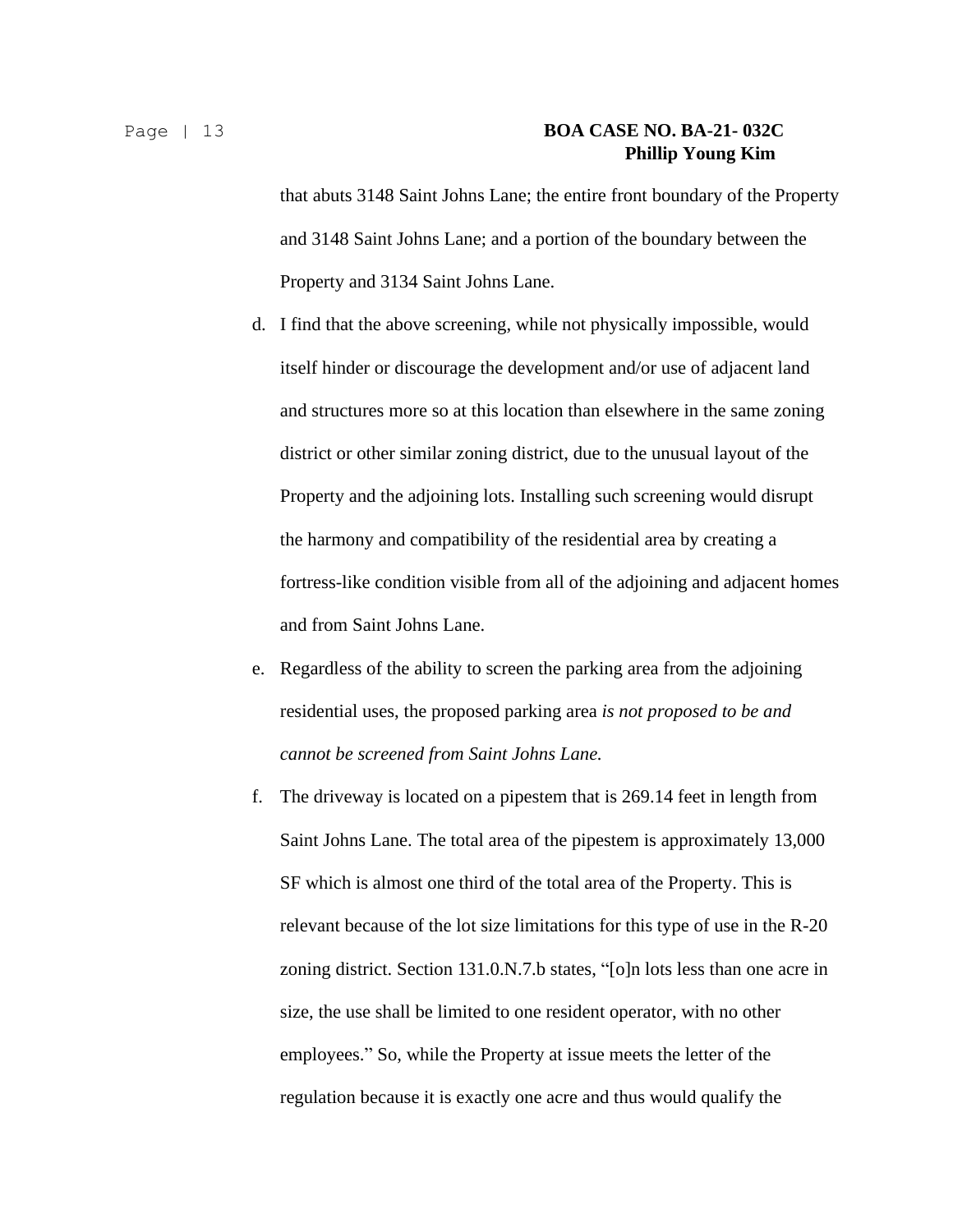#### Page | 14 **BOA CASE NO. BA-21- 032C Phillip Young Kim**

business for both an owner operator and one other employee, the fact that the long driveway comprises one third of the Property means that the nondriveway portion of the Property, including the parking area, is located on a relatively smaller and more restricted area than a one acre lot would typically allow (which results in the parking area being closer to adjoining and adjacent residential lots) and thus the importance of screening of the parking area is heightened and is greater at the proposed site than it would generally be elsewhere in the same zoning district or other similar zoning district.

*For all of the above reasons, I find that the location, nature and height of structures, walls or fences, and the nature and extent of the existing and/or proposed landscaping on the site are such that the use will hinder or discourage the development and/or use of adjacent land and structures more at the subject site than it would generally elsewhere in the same zoning district or other similar zoning districts.*

**5. The number of parking spaces will be appropriate to serve the particular use. Parking areas, loading areas, driveways and refuse areas will be appropriately located and buffered or screened from public roads and residential uses to minimize adverse impacts on adjacent properties**.

A Barber Shop, Hair Salon and Similar Personal Service Facility is required to have a minimum of five parking spaces per 1,000 square-feet. Thus, two (2) parking spaces are required for a 400 square-feet owner operated personal facility. A single-family dwelling is required to have two (2) parking spaces. A total of four (4) parking spaces at the front of the property are proposed. Additionally, two (2) parking spaces in the garage of the Property already exist. Access to the parking area is through a long driveway along the pipestem are of the Property. No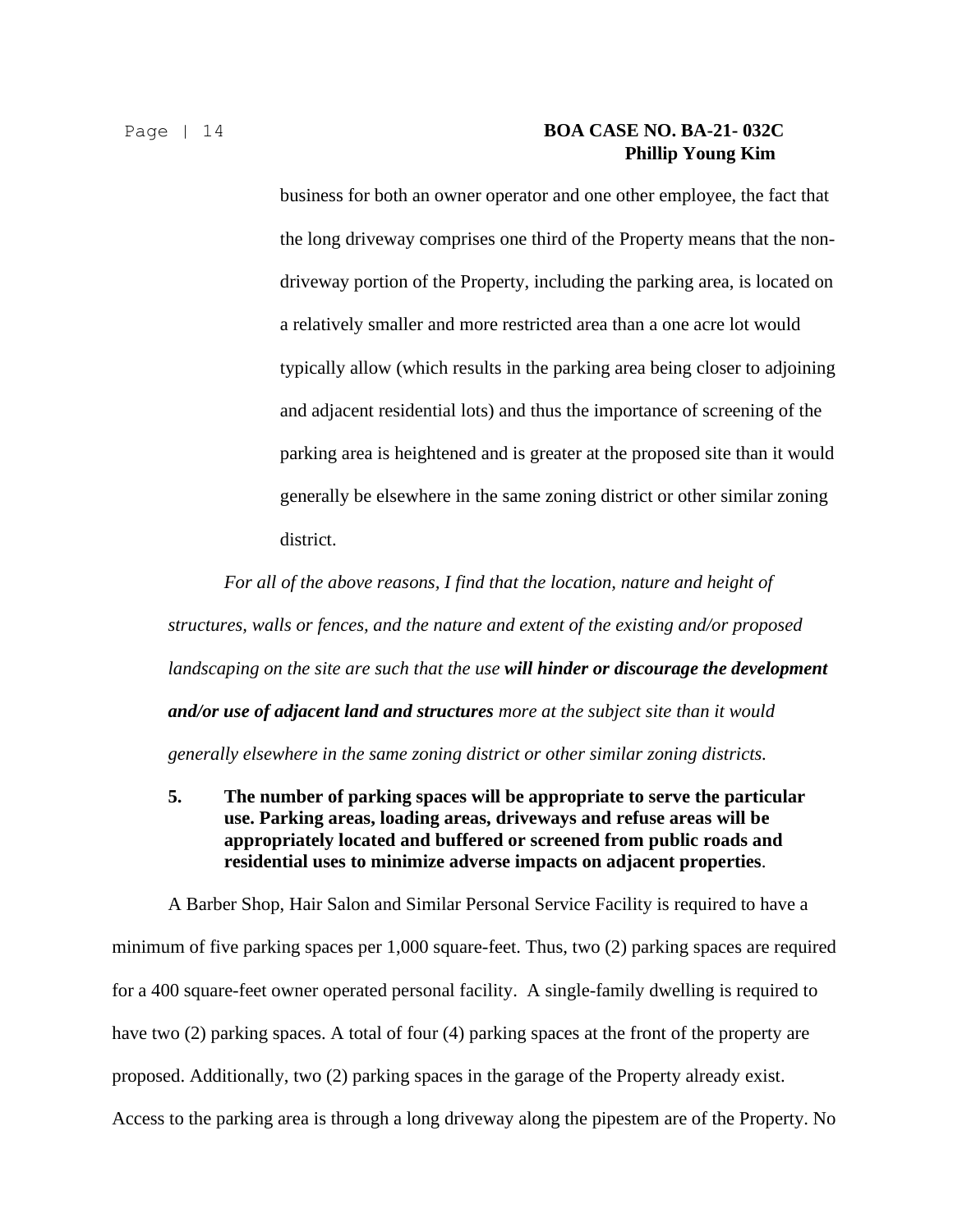loading area is proposed, and any refuse collection would be via residential trash receptacles and collected by the same collection companies that collect residential trash.

Regarding the screening of parking areas and driveways, they are not screened from

either Saint Johns Lane or the adjacent properties. See my comments in A.4.

*The number of parking spaces proposed is appropriate to serve the particular use. However, the parking areas and driveway are not appropriately located and buffered or screened from public roads and residential uses to minimize adverse impacts on adjacent properties.*

**6. The ingress and egress drives will provide safe access with adequate sight distance, based on actual conditions, and with adequate acceleration and deceleration lanes where appropriate. For proposed Conditional Use sites which have driveway access that is shared with other residential properties, the proposed Conditional Use will not adversely impact the convenience or safety of shared use of the driveway.**

According to the Staff Report, the existing access point on Saint John's Lane has sight distances to the north and south that exceed 300 feet. The Staff Report further states, "[a]ccording to the American Association of State Highway and Transportation Official (AASHTO) guidelines, based on an estimated stopping sight distance of 200 feet for a car going 30 miles per hour, the existing access point on Saint John's Lane appears to provide safe access with adequate stopping sight distance. The proposed site does not have driveway access that is shared with other residential properties.

But, see my comments in A.2 above.

*Thus, I find that this criterion has not been met.*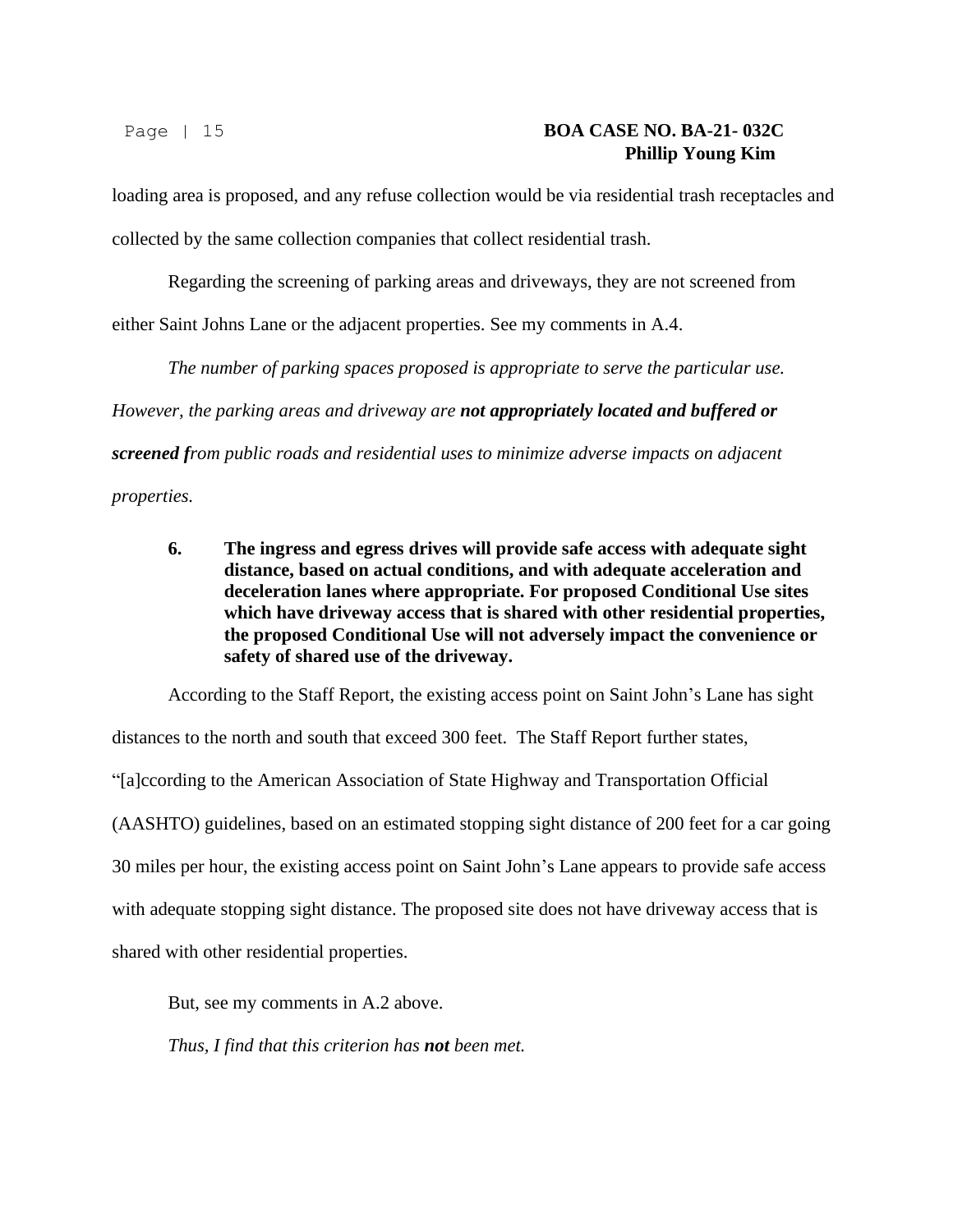## **7. The proposed use will not have a greater potential for adversely impacting environmentally sensitive areas in the vicinity than elsewhere**.

According to the Staff Report, the closest environmentally sensitive area is a stream

located over "300 feet west of the proposed personal service establishment, which exceeds the

stream buffer requirement in the Subdivision and Land Development Regulations."

*Therefore, the proposed use will not have a greater potential for adversely impacting* 

*environmentally sensitive areas in the vicinity than elsewhere.*

## **8. The proposed use will not have a greater potential for diminishing the character and significance of historic sites in the vicinity than elsewhere.**

The closest historic site is over 4,000 feet to the northwest and is screened by existing

vegetation and residences.

*Therefore, the proposed use will not have a greater potential for diminishing the* 

*character and significance of historic sites in the vicinity than elsewhere.*

#### **B. Evaluation of petition according to Section 131.0.N.7 (***Specific Criteria for Barber Shop, Hair Salon and Similar Personal Service Facilities):*

#### **1. The use shall be located within a residence and conducted by the person or persons residing in said residence.**

The proposed facility is within a single-family dwelling used as a residence and the

service would be conducted by a person residing in the residence.

*Thus, I find that this criterion has been met.*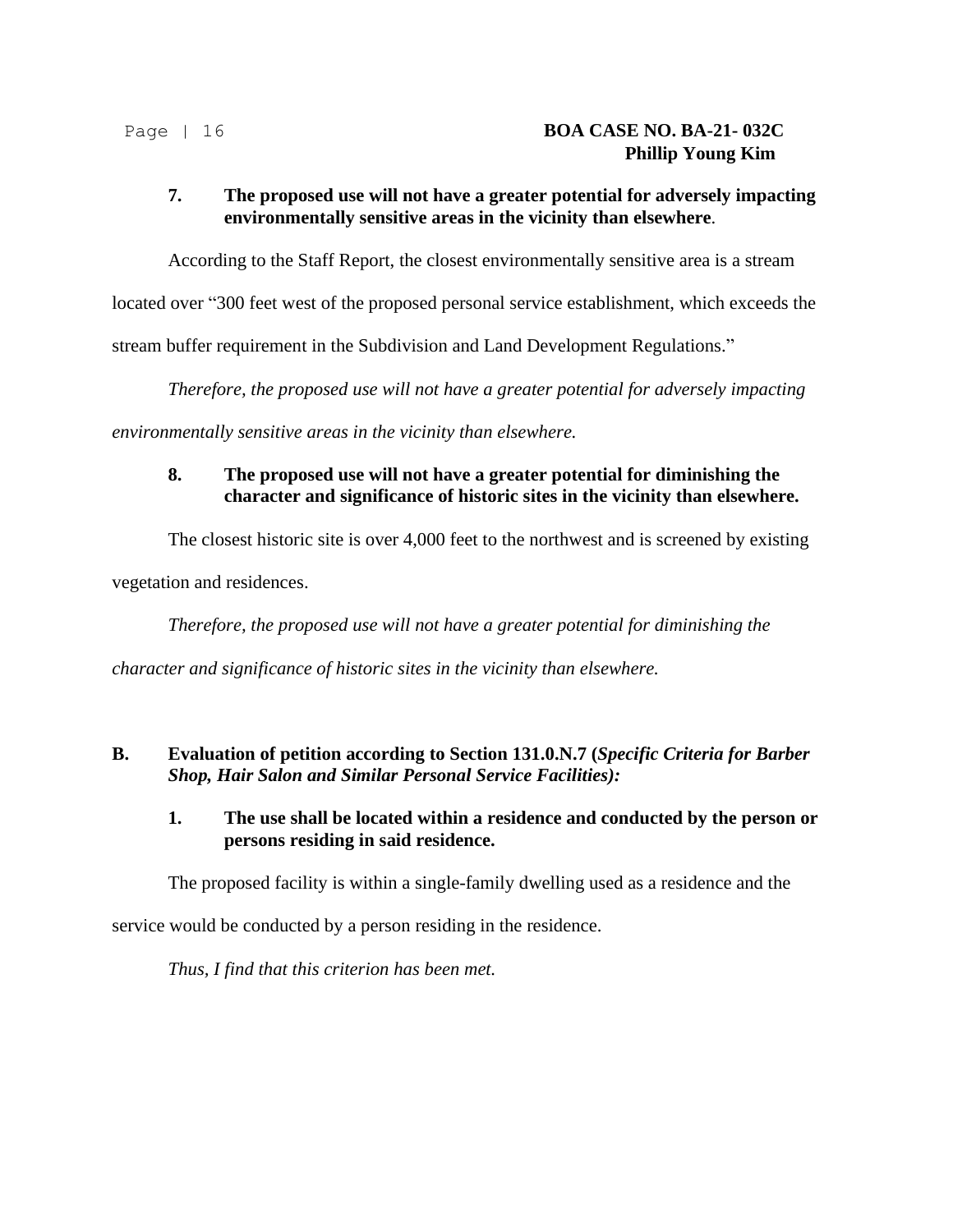#### **2. On lots less than one acre in size, the use shall be limited to one resident operator, with no other employees. On lots of one acre or larger, one additional operator or other employee may be permitted.**

The owner and one employee are the only proposed workers.

*Thus, I find that this criterion has been met.*

**3. The road access to the use shall not be from a local road internal to a cluster subdivision and the driveway access to the use shall not be a shared driveway.**

Access to the property is from Saint John's Lane which is a Minor collector and therefore

an appropriate road classification for proposed use. The Property does not share a driveway with

another property

*Thus, I find that this criterion has been met.*

#### **4. On ALPP purchased or dedicated easement property, the following additional criteria are required:**

- **(1) The use shall not interfere with farming operations or limit future farming production.**
- **(2) The use shall operate within the principal dwelling unit. The dwelling and the parking associated with the proposed new facility shall count towards the cumulative use cap of 2% of the easement.**

The property is not subject to an ALPP easement.

*Thus, these criteria do not apply.*